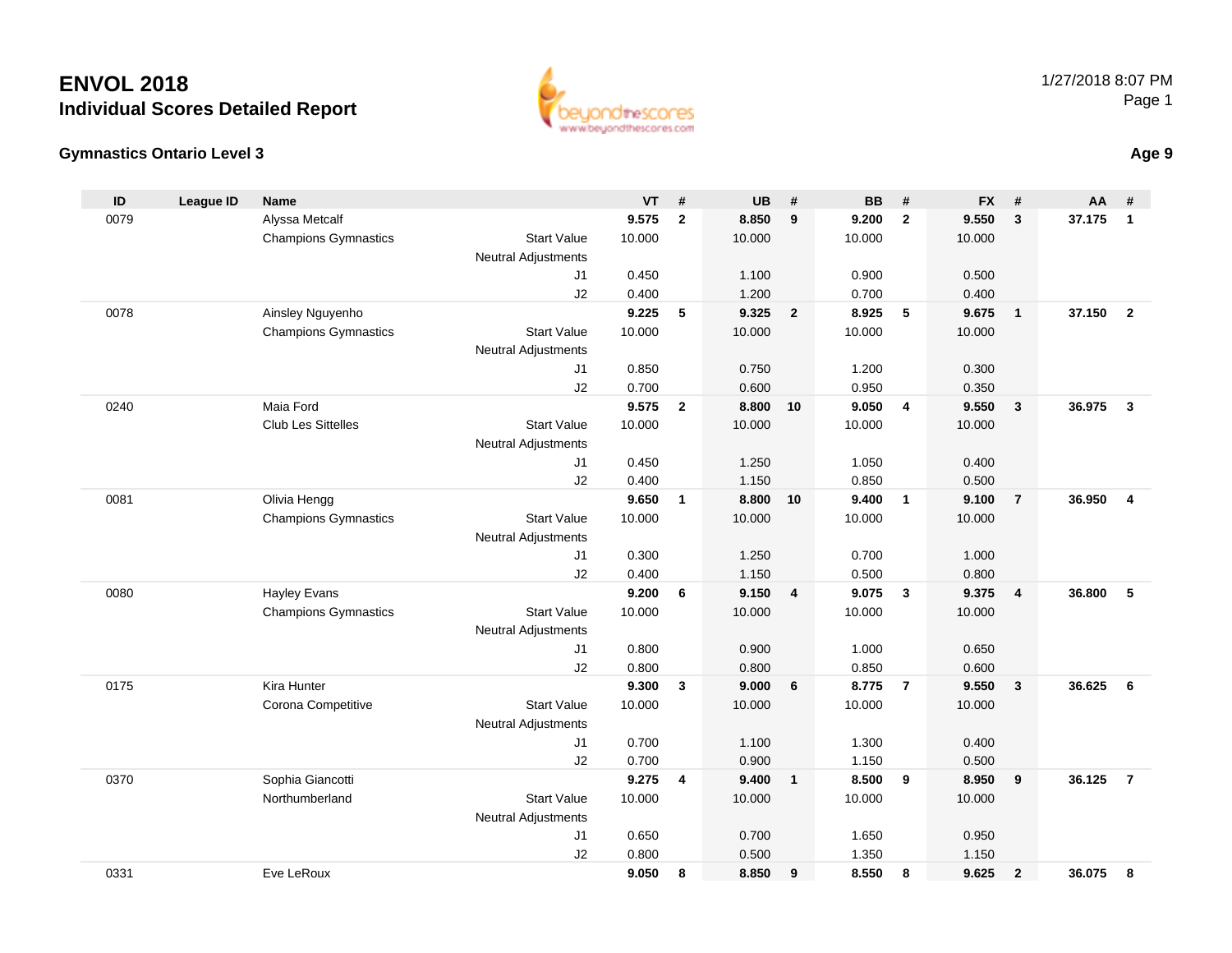

|      | Northumberland              | <b>Start Value</b>         | 10.000   |                | 10.000   |                | 10.000   |                | 10.000 |                 |           |      |
|------|-----------------------------|----------------------------|----------|----------------|----------|----------------|----------|----------------|--------|-----------------|-----------|------|
|      |                             | <b>Neutral Adjustments</b> |          |                |          |                |          |                |        |                 |           |      |
|      |                             | J1                         | 1.100    |                | 1.100    |                | 1.600    |                | 0.400  |                 |           |      |
|      |                             | J2                         | 0.800    |                | 1.200    |                | 1.300    |                | 0.350  |                 |           |      |
| 0236 | Frederique Caron            |                            | 9.050    | 8              | 8.975    | $\overline{7}$ | 8.200    | 11             | 8.850  | 10              | 35.075    | 9    |
|      | <b>Club Les Sittelles</b>   | <b>Start Value</b>         | 10.000   |                | 10.000   |                | 10.000   |                | 10.000 |                 |           |      |
|      |                             | <b>Neutral Adjustments</b> |          |                |          |                |          |                |        |                 |           |      |
|      |                             | J1                         | 1.100    |                | 1.000    |                | 1.700    |                | 1.100  |                 |           |      |
|      |                             | J2                         | 0.800    |                | 1.050    |                | 1.900    |                | 1.200  |                 |           |      |
| 0367 | Emma Leblanc                |                            | 8.375 12 |                | 9.175    | $\mathbf{3}$   | 8.775    | $\overline{7}$ | 8.700  | 12              | 35.025    | 10   |
|      | <b>GCGC Gymnastics</b>      | <b>Start Value</b>         | 10.000   |                | 10.000   |                | 10.000   |                | 10.000 |                 |           |      |
|      |                             | <b>Neutral Adjustments</b> |          |                |          |                |          |                |        |                 |           |      |
|      |                             | J1                         | 1.550    |                | 0.850    |                | 1.300    |                | 1.300  |                 |           |      |
|      |                             | J2                         | 1.700    |                | 0.800    |                | 1.150    |                | 1.300  |                 |           |      |
| 0027 | Raea Burrill                |                            | 8.925    | 9              | 8.900    | 8              | 8.000    | 12             | 9.150  | 6               | 34.975 11 |      |
|      | Smiths Falls Gym Stars      | <b>Start Value</b>         | 10.000   |                | 10.000   |                | 10.000   |                | 10.000 |                 |           |      |
|      |                             | <b>Neutral Adjustments</b> |          |                |          |                |          |                |        |                 |           |      |
|      |                             | J1                         | 1.050    |                | 1.200    |                | 2.100    |                | 0.900  |                 |           |      |
|      |                             | J2                         | 1.100    |                | 1.000    |                | 1.900    |                | 0.800  |                 |           |      |
| 0212 | Audrey Dean                 |                            | 9.575    | $\overline{2}$ | 9.025    | $\sqrt{5}$     | 7.950 13 |                | 8.350  | 14              | 34.900    | 12   |
|      | Kanata GymnoSphere          | <b>Start Value</b>         | 10.000   |                | 10.000   |                | 10.000   |                | 10.000 |                 |           |      |
|      |                             | <b>Neutral Adjustments</b> |          |                |          |                |          |                |        |                 |           |      |
|      |                             | J1                         | 0.450    |                | 1.050    |                | 2.200    |                | 1.700  |                 |           |      |
|      |                             | J2                         | 0.400    |                | 0.900    |                | 1.900    |                | 1.600  |                 |           |      |
| 0174 | Sarah Poirier               |                            | 8.500 11 |                | 8.975    | $\overline{7}$ | 7.950    | 13             | 9.200  | $5\phantom{.0}$ | 34.625    | - 13 |
|      | Corona Competitive          | <b>Start Value</b>         | 10.000   |                | 10.000   |                | 10.000   |                | 10.000 |                 |           |      |
|      |                             | <b>Neutral Adjustments</b> |          |                |          |                |          |                |        |                 |           |      |
|      |                             | J1                         | 1.500    |                | 1.100    |                | 2.100    |                | 0.900  |                 |           |      |
|      |                             | J2                         | 1.500    |                | 0.950    |                | 2.000    |                | 0.700  |                 |           |      |
| 0128 | Chloe Lau                   |                            | 8.100    | 13             | 8.250 13 |                | 8.825    | 6              | 9.200  | 5               | 34.375 14 |      |
|      | <b>Champions Gymnastics</b> | <b>Start Value</b>         | 10.000   |                | 10.000   |                | 10.000   |                | 10.000 |                 |           |      |
|      |                             | <b>Neutral Adjustments</b> |          |                |          |                |          |                |        |                 |           |      |
|      |                             | J1                         | 1.800    |                | 1.700    |                | 1.150    |                | 0.800  |                 |           |      |
|      |                             | J2                         | 2.000    |                | 1.800    |                | 1.200    |                | 0.800  |                 |           |      |
| 0263 | Olivia Savage               |                            | 8.700    | 10             | 8.325 12 |                | 8.275    | 10             | 9.000  | 8               | 34.300    | 15   |
|      | <b>Club Les Sittelles</b>   | <b>Start Value</b>         | 10.000   |                | 10.000   |                | 10.000   |                | 10.000 |                 |           |      |
|      |                             | Neutral Adjustments        |          |                |          |                |          |                |        |                 |           |      |
|      |                             | J1                         | 1.300    |                | 1.600    |                | 1.850    |                | 1.000  |                 |           |      |
|      |                             | J2                         | 1.300    |                | 1.750    |                | 1.600    |                | 1.000  |                 |           |      |
| 0213 | Neve Vom Scheidt            |                            | 9.200    | 6              | 8.750 11 |                | 7.675 14 |                | 8.450  | 13              | 34.075 16 |      |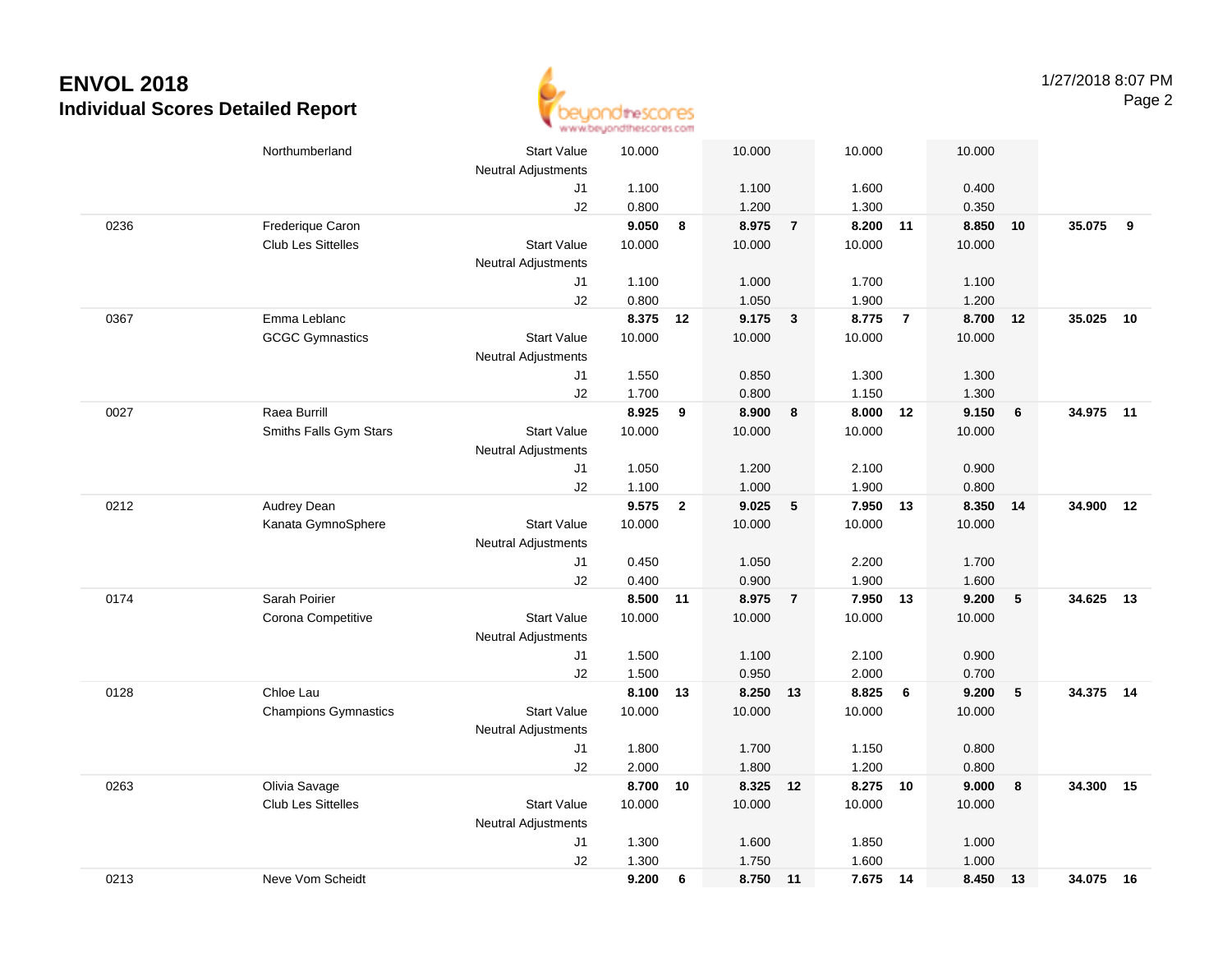

1/27/2018 8:07 PMPage 3

|      | Kanata GymnoSphere     | <b>Start Value</b><br><b>Neutral Adjustments</b> | 10.000 | 10.000   | 10.000   | 10.000 |     |        |     |
|------|------------------------|--------------------------------------------------|--------|----------|----------|--------|-----|--------|-----|
|      |                        | J1                                               | 0.800  | 1.300    | 2.450    | 1.500  |     |        |     |
|      |                        | J2                                               | 0.800  | 1.200    | 2.200    | 1.600  |     |        |     |
| 0356 | Vivienne St. Pierre    |                                                  | 9.175  | 7.850 14 | 8.200 11 | 8.775  | -11 | 34.000 | -17 |
|      | <b>GCGC Gymnastics</b> | Start Value                                      | 10.000 | 10.000   | 10.000   | 10.000 |     |        |     |
|      |                        | <b>Neutral Adjustments</b>                       |        |          |          |        |     |        |     |
|      |                        | J1                                               | 0.850  | 2.300    | 1.800    | 1.200  |     |        |     |
|      |                        | J2                                               | 0.800  | 2.000    | 1.800    | 1.250  |     |        |     |

#### **Gymnastics Ontario Level 3**

| ID   | <b>League ID</b> | <b>Name</b>             |                            | <b>VT</b> | #              | <b>UB</b> | #                       | <b>BB</b> | #              | <b>FX</b> | #              | AA     | #              |
|------|------------------|-------------------------|----------------------------|-----------|----------------|-----------|-------------------------|-----------|----------------|-----------|----------------|--------|----------------|
| 0134 |                  | Maya Chamoun            |                            | 8.875     | 8              | 9.100     | $\overline{4}$          | 9.125     | $\overline{2}$ | 9.500     | $\mathbf{1}$   | 36.600 | 1              |
|      |                  | Corona Competitive      | <b>Start Value</b>         | 10.000    |                | 10.000    |                         | 10.000    |                | 10.000    |                |        |                |
|      |                  |                         | <b>Neutral Adjustments</b> |           |                |           |                         |           |                |           |                |        |                |
|      |                  |                         | J1                         | 1.150     |                | 0.900     |                         | 0.900     |                | 0.400     |                |        |                |
|      |                  |                         | J2                         | 1.100     |                | 0.900     |                         | 0.850     |                | 0.600     |                |        |                |
| 0355 |                  | <b>Marisol Cavas</b>    |                            | 9.125     | 3              | 9.375     | $\overline{1}$          | 8.500     | $\mathbf{3}$   | 9.350     | $\overline{2}$ | 36.350 | $\overline{2}$ |
|      |                  | <b>GCGC Gymnastics</b>  | <b>Start Value</b>         | 10.000    |                | 10.000    |                         | 10.000    |                | 10.000    |                |        |                |
|      |                  |                         | <b>Neutral Adjustments</b> |           |                |           |                         |           |                |           |                |        |                |
|      |                  |                         | J <sub>1</sub>             | 0.950     |                | 0.700     |                         | 1.650     |                | 0.650     |                |        |                |
|      |                  |                         | J <sub>2</sub>             | 0.800     |                | 0.550     |                         | 1.350     |                | 0.650     |                |        |                |
| 0021 |                  | Hope MacGregor          |                            | 8.275     | 11             | 9.325     | $\overline{\mathbf{2}}$ | 9.225     | $\mathbf{1}$   | 9.275     | $\overline{4}$ | 36.100 | $\mathbf{3}$   |
|      |                  | Smiths Falls Gym Stars  | <b>Start Value</b>         | 10.000    |                | 10.000    |                         | 10.000    |                | 10.000    |                |        |                |
|      |                  |                         | <b>Neutral Adjustments</b> |           |                |           |                         |           |                |           |                |        |                |
|      |                  |                         | J <sub>1</sub>             | 1.850     |                | 0.750     |                         | 0.750     |                | 0.700     |                |        |                |
|      |                  |                         | J <sub>2</sub>             | 1.600     |                | 0.600     |                         | 0.800     |                | 0.750     |                |        |                |
| 0306 |                  | Sammy Galbraith         |                            | 9.150     | $\overline{2}$ | 9.175     | $\overline{\mathbf{3}}$ | 7.950     | - 8            | 9.200     | 5              | 35,475 | $\overline{4}$ |
|      |                  | <b>Brockville</b>       | <b>Start Value</b>         | 10.000    |                | 10.000    |                         | 10.000    |                | 10.000    |                |        |                |
|      |                  |                         | <b>Neutral Adjustments</b> |           |                |           |                         |           |                |           |                |        |                |
|      |                  |                         | J1                         | 0.900     |                | 0.950     |                         | 2.100     |                | 0.900     |                |        |                |
|      |                  |                         | J <sub>2</sub>             | 0.800     |                | 0.700     |                         | 2.000     |                | 0.700     |                |        |                |
| 0303 |                  | Kory Blondin            |                            | 9.450     | $\mathbf{1}$   | 8.400     | 8                       | 8.150     | 5              | 9.200     | 5              | 35.200 | 5              |
|      |                  | <b>Brockville</b>       | <b>Start Value</b>         | 10.000    |                | 10.000    |                         | 10.000    |                | 10.000    |                |        |                |
|      |                  |                         | <b>Neutral Adjustments</b> |           |                |           |                         |           |                |           |                |        |                |
|      |                  |                         | J <sub>1</sub>             | 0.550     |                | 1.700     |                         | 2.000     |                | 0.900     |                |        |                |
|      |                  |                         | J <sub>2</sub>             | 0.550     |                | 1.500     |                         | 1.700     |                | 0.700     |                |        |                |
| 0173 |                  | <b>Tessa Hutchinson</b> |                            | 8.850     | 9              | 8.625     | $\overline{7}$          | 7.875     | 9              | 9.325     | 3              | 34.675 | 6              |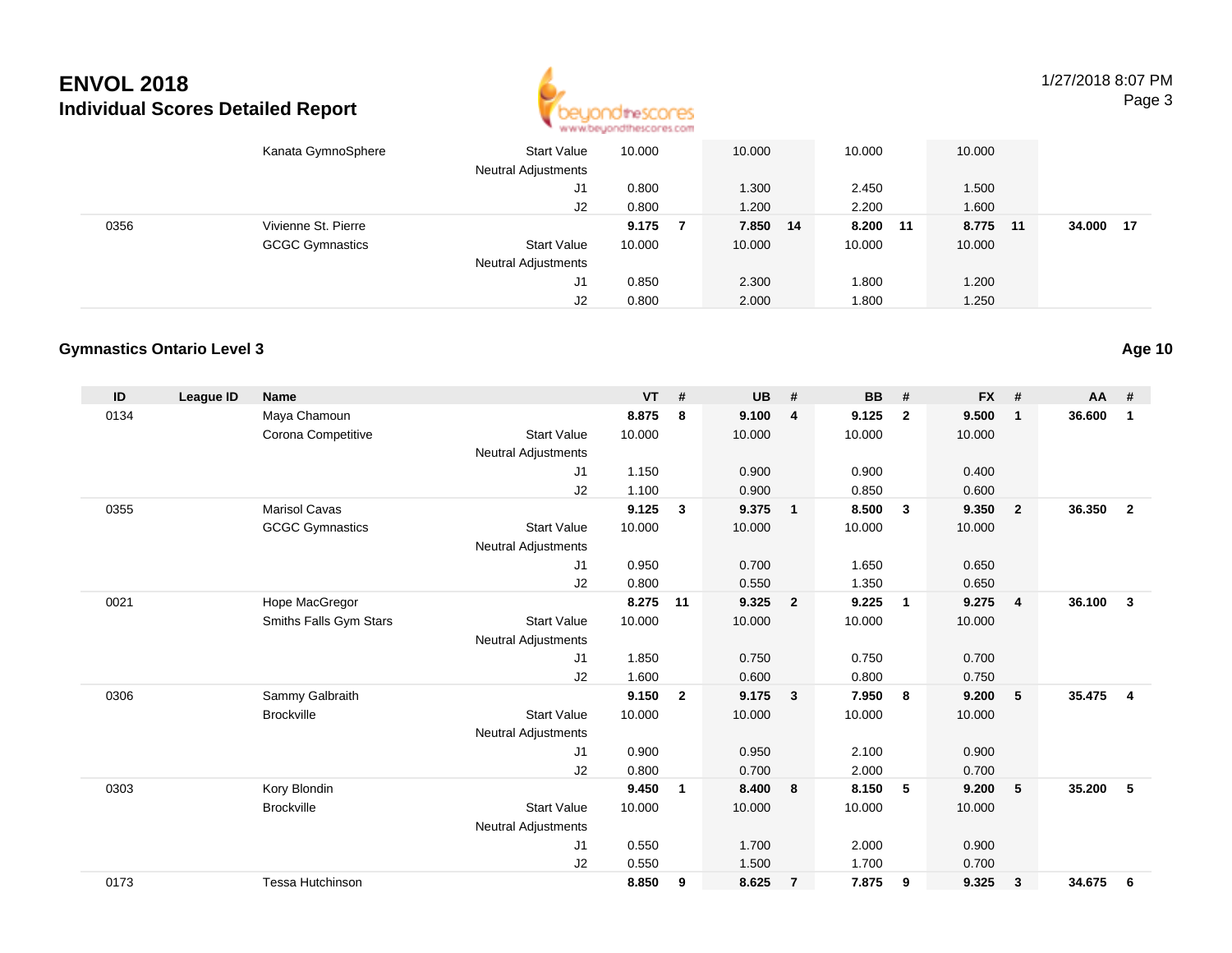

|      | Corona Competitive        | <b>Start Value</b>         | 10.000 |                         | 10.000 |    | 10.000 |                | 10.000 |                         |           |                |
|------|---------------------------|----------------------------|--------|-------------------------|--------|----|--------|----------------|--------|-------------------------|-----------|----------------|
|      |                           | <b>Neutral Adjustments</b> |        |                         |        |    |        |                |        |                         |           |                |
|      |                           | J1                         | 1.200  |                         | 1.400  |    | 2.100  |                | 0.650  |                         |           |                |
|      |                           | J2                         | 1.100  |                         | 1.350  |    | 2.150  |                | 0.700  |                         |           |                |
| 0305 | <b>Claire Merkley</b>     |                            | 8.900  | $\overline{7}$          | 8.300  | 9  | 8.075  | 6              | 9.350  | $\overline{\mathbf{2}}$ | 34.625    | $\overline{7}$ |
|      | <b>Brockville</b>         | <b>Start Value</b>         | 10.000 |                         | 10.000 |    | 10.000 |                | 10.000 |                         |           |                |
|      |                           | <b>Neutral Adjustments</b> |        |                         |        |    |        |                |        |                         |           |                |
|      |                           | J1                         | 1.100  |                         | 1.600  |    | 2.000  |                | 0.700  |                         |           |                |
|      |                           | J2                         | 1.100  |                         | 1.800  |    | 1.850  |                | 0.600  |                         |           |                |
| 0238 | Nora Faucher              |                            | 9.100  | $\overline{\mathbf{4}}$ | 8.750  | 6  | 8.150  | 5              | 8.550  | 9                       | 34.550    | 8              |
|      | <b>Club Les Sittelles</b> | <b>Start Value</b>         | 10.000 |                         | 10.000 |    | 10.000 |                | 10.000 |                         |           |                |
|      |                           | <b>Neutral Adjustments</b> |        |                         |        |    |        |                |        |                         |           |                |
|      |                           | J1                         | 0.900  |                         | 1.200  |    | 1.800  |                | 1.400  |                         |           |                |
|      |                           | J2                         | 0.900  |                         | 1.300  |    | 1.900  |                | 1.500  |                         |           |                |
| 0135 | <b>Brooke Revitt</b>      |                            | 9.025  | 5                       | 8.000  | 11 | 8.275  | $\overline{4}$ | 9.150  | 6                       | 34.450    | 9              |
|      | Corona Competitive        | <b>Start Value</b>         | 10.000 |                         | 10.000 |    | 10.000 |                | 10.000 |                         |           |                |
|      |                           | <b>Neutral Adjustments</b> |        |                         |        |    |        |                |        |                         |           |                |
|      |                           | J1                         | 0.950  |                         | 1.900  |    | 1.750  |                | 0.800  |                         |           |                |
|      |                           | J2                         | 1.000  |                         | 2.100  |    | 1.700  |                | 0.900  |                         |           |                |
| 0253 | Vanessa Levesque          |                            | 8.650  | 10                      | 8.900  | 5  | 8.025  | $\overline{7}$ | 8.800  | 8                       | 34.375    | 10             |
|      | <b>Club Les Sittelles</b> | <b>Start Value</b>         | 10.000 |                         | 10.000 |    | 10.000 |                | 10.000 |                         |           |                |
|      |                           | <b>Neutral Adjustments</b> |        |                         |        |    |        |                |        |                         |           |                |
|      |                           | J1                         | 1.500  |                         | 1.150  |    | 2.100  |                | 1.200  |                         |           |                |
|      |                           | J2                         | 1.200  |                         | 1.050  |    | 1.850  |                | 1.200  |                         |           |                |
| 0192 | Ciara Gannon-Day          |                            | 9.000  | 6                       | 8.200  | 10 | 7.800  | 10             | 9.125  | $\overline{7}$          | 34.125 11 |                |
|      | Corona Competitive        | <b>Start Value</b>         | 10.000 |                         | 10.000 |    | 10.000 |                | 10.000 |                         |           |                |
|      |                           |                            |        |                         |        |    |        |                |        |                         |           |                |
|      |                           | <b>Neutral Adjustments</b> |        |                         |        |    |        |                |        |                         |           |                |
|      |                           | J <sub>1</sub>             | 0.900  |                         | 1.900  |    | 2.200  |                | 0.950  |                         |           |                |
|      |                           | J2                         | 1.100  |                         | 1.700  |    | 2.200  |                | 0.800  |                         |           |                |

#### **Gymnastics Ontario Level 3**

| ID   | League ID | <b>Name</b>                 |                            | VT     | # | <b>UB</b> | #            | <b>BB</b> # |              | $FX$ # |              | $AA$ # |                         |
|------|-----------|-----------------------------|----------------------------|--------|---|-----------|--------------|-------------|--------------|--------|--------------|--------|-------------------------|
| 0077 |           | Chloe Loveys                |                            | 9.775  |   | 9.675     | $\mathbf{2}$ | 9.150       | $\mathbf{2}$ | 9.725  |              | 38.325 |                         |
|      |           | <b>Champions Gymnastics</b> | <b>Start Value</b>         | 10.000 |   | 10.000    |              | 10.000      |              | 10.000 |              |        |                         |
|      |           |                             | <b>Neutral Adjustments</b> |        |   |           |              |             |              |        |              |        |                         |
|      |           |                             | J1                         | 0.250  |   | 0.400     |              | 0.950       |              | 0.300  |              |        |                         |
|      |           |                             | J2                         | 0.200  |   | 0.250     |              | 0.750       |              | 0.250  |              |        |                         |
| 0016 |           | Sara Lyons                  |                            | 9.000  | 9 | 9.700     |              | 9.300       |              | 9.450  | $\mathbf{2}$ | 37.450 | $\overline{\mathbf{2}}$ |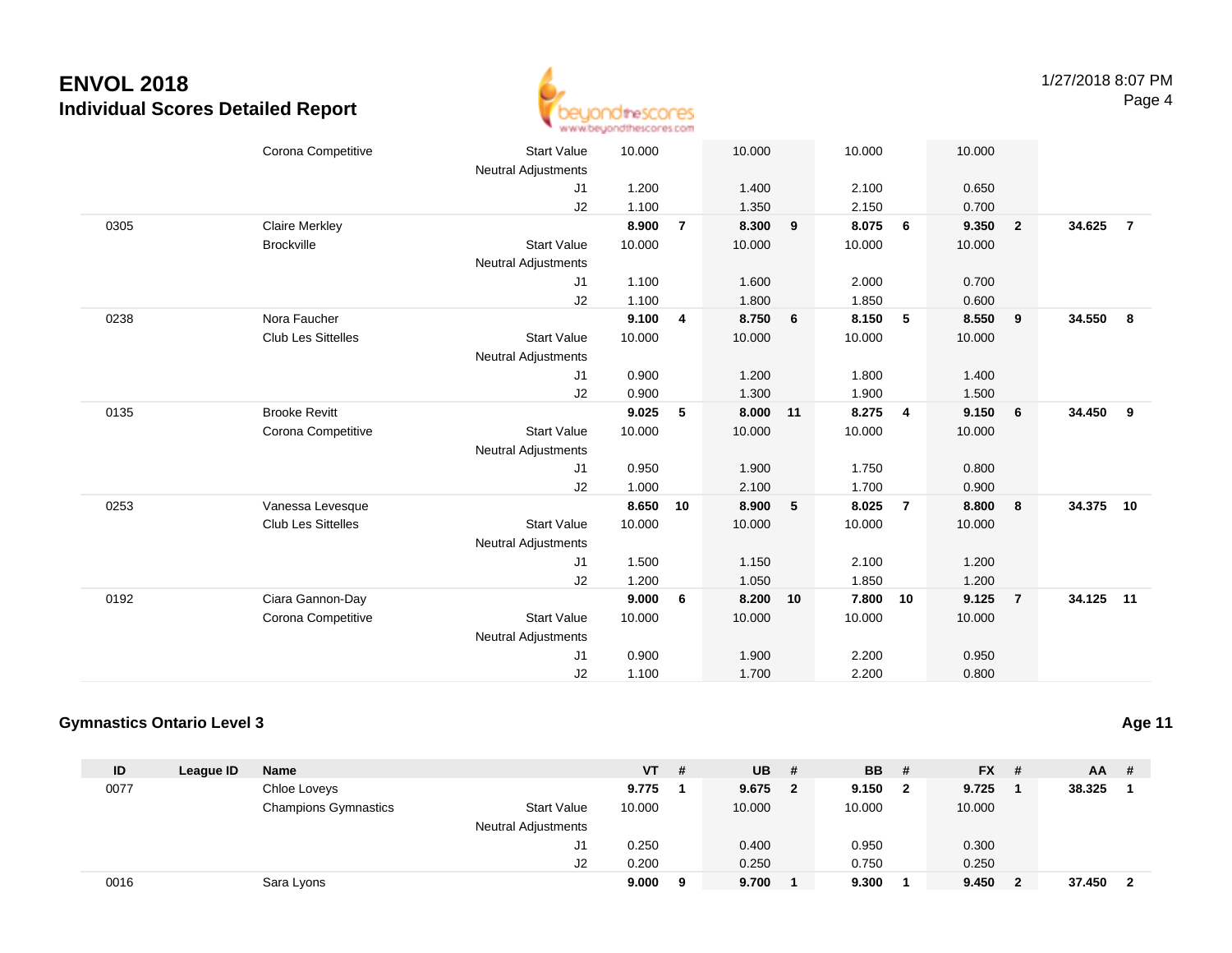

|      | Smiths Falls Gym Stars    | <b>Start Value</b>         | 10.000 |                | 10.000   |                | 10.000   |                         | 10.000         |                         |          |                |
|------|---------------------------|----------------------------|--------|----------------|----------|----------------|----------|-------------------------|----------------|-------------------------|----------|----------------|
|      |                           | <b>Neutral Adjustments</b> |        |                |          |                |          |                         |                |                         |          |                |
|      |                           | J1                         | 1.100  |                | 0.350    |                | 0.750    |                         | 0.500          |                         |          |                |
|      |                           | J2                         | 0.900  |                | 0.250    |                | 0.650    |                         | 0.600          |                         |          |                |
| 0154 | Sarah Prabaharan          |                            | 9.075  | 8              | 9.400    | $\overline{4}$ | 9.050    | $\overline{\mathbf{3}}$ | 9.450          | $\overline{\mathbf{2}}$ | 36.975   | $\mathbf{3}$   |
|      | Corona Competitive        | <b>Start Value</b>         | 10.000 |                | 10.000   |                | 10.000   |                         | 10.000         |                         |          |                |
|      |                           | <b>Neutral Adjustments</b> |        |                |          |                |          |                         |                |                         |          |                |
|      |                           | J1                         | 0.850  |                | 0.600    |                | 1.050    |                         | 0.600          |                         |          |                |
|      |                           | J2                         | 1.000  |                | 0.600    |                | 0.850    |                         | 0.500          |                         |          |                |
| 0041 | Brooklyn McNaughton       |                            | 9.325  | 4              | 9.175    | 6              | 8.950    | $\overline{\mathbf{4}}$ | 9.400          | $\mathbf{3}$            | 36.850   | $\overline{4}$ |
|      | Smiths Falls Gym Stars    | <b>Start Value</b>         | 10.000 |                | 10.000   |                | 10.000   |                         | 10.000         |                         |          |                |
|      |                           | <b>Neutral Adjustments</b> |        |                |          |                |          |                         |                |                         |          |                |
|      |                           | J1                         | 0.650  |                | 0.850    |                | 1.000    |                         | 0.600          |                         |          |                |
|      |                           | J2                         | 0.700  |                | 0.800    |                | 1.100    |                         | 0.600          |                         |          |                |
| 0377 | Emilie Venne              |                            | 9.250  | 6              | 8.925    | 8              | 8.900    | 5                       | 9.400          | $\mathbf{3}$            | 36.475 5 |                |
|      | Corona Competitive        | <b>Start Value</b>         | 10.000 |                | 10.000   |                | 10.000   |                         | 10.000         |                         |          |                |
|      |                           | <b>Neutral Adjustments</b> |        |                |          |                |          |                         |                |                         |          |                |
|      |                           | J1                         | 0.800  |                | 1.000    |                | 1.200    |                         | 0.600          |                         |          |                |
|      |                           | J2                         | 0.700  |                | 1.150    |                | 1.000    |                         | 0.600          |                         |          |                |
| 0190 | Camila Diaz               |                            | 9.125  | $\overline{7}$ | 9.125    | $\overline{7}$ | 8.850    | $6\phantom{1}6$         | 9.350          | $5\phantom{.0}$         | 36.450   | 6              |
|      | Corona Competitive        | <b>Start Value</b>         | 10.000 |                | 10.000   |                | 10.000   |                         | 10.000         |                         |          |                |
|      |                           | <b>Neutral Adjustments</b> |        |                |          |                |          |                         |                |                         |          |                |
|      |                           | J1                         | 0.850  |                | 0.900    |                | 1.200    |                         | 0.600          |                         |          |                |
|      |                           | J2                         | 0.900  |                | 0.850    |                | 1.100    |                         | 0.700          |                         |          |                |
| 0035 | Abby McNeely              |                            | 8.925  | 10             | 9.250    | 5              | 8.750    | $\overline{7}$          | 9.375          | $\overline{4}$          | 36.300   | $\overline{7}$ |
|      | Smiths Falls Gym Stars    | <b>Start Value</b>         | 10.000 |                | 10.000   |                | 10.000   |                         | 10.000         |                         |          |                |
|      |                           | Neutral Adjustments        |        |                |          |                |          |                         |                |                         |          |                |
|      |                           | J1                         | 1.150  |                | 0.850    |                | 1.400    |                         | 0.650          |                         |          |                |
|      |                           | J2                         | 1.000  |                | 0.650    |                | 1.100    |                         | 0.600          |                         |          |                |
| 0237 | Rhianna Dieudonné         |                            | 9.300  | 5              | 8.825 11 |                | 8.950    | $\overline{4}$          | 9.000          | 9                       | 36.075   | - 8            |
|      | <b>Club Les Sittelles</b> | <b>Start Value</b>         | 10.000 |                | 10.000   |                | 10.000   |                         | 10.000         |                         |          |                |
|      |                           | Neutral Adjustments        |        |                |          |                |          |                         |                |                         |          |                |
|      |                           | J1                         | 0.750  |                | 1.050    |                | 0.950    |                         | 1.000          |                         |          |                |
|      |                           | J2                         | 0.650  |                | 1.300    |                | 1.150    |                         | 1.000          |                         |          |                |
| 0247 | Louise Imbeau             |                            | 9.500  | 3              | 8.825 11 |                | 8.325    | 11                      | 9.350          | $\sqrt{5}$              | 36.000   | 9              |
|      | <b>Club Les Sittelles</b> | <b>Start Value</b>         | 10.000 |                | 10.000   |                | 10.000   |                         | 10.000         |                         |          |                |
|      |                           | Neutral Adjustments        |        |                |          |                |          |                         | $-0.100$       |                         |          |                |
|      |                           | J1                         | 0.600  |                | 1.200    |                | 1.550    |                         | 0.500          |                         |          |                |
|      |                           | J2                         | 0.400  |                | 1.150    |                | 1.800    |                         | 0.600<br>9.050 |                         |          |                |
| 0252 | Evangeline Lawrence       |                            | 9.750  | $\overline{2}$ | 9.425    | $\mathbf{3}$   | 7.675 15 |                         |                | 8                       | 35.900   | 10             |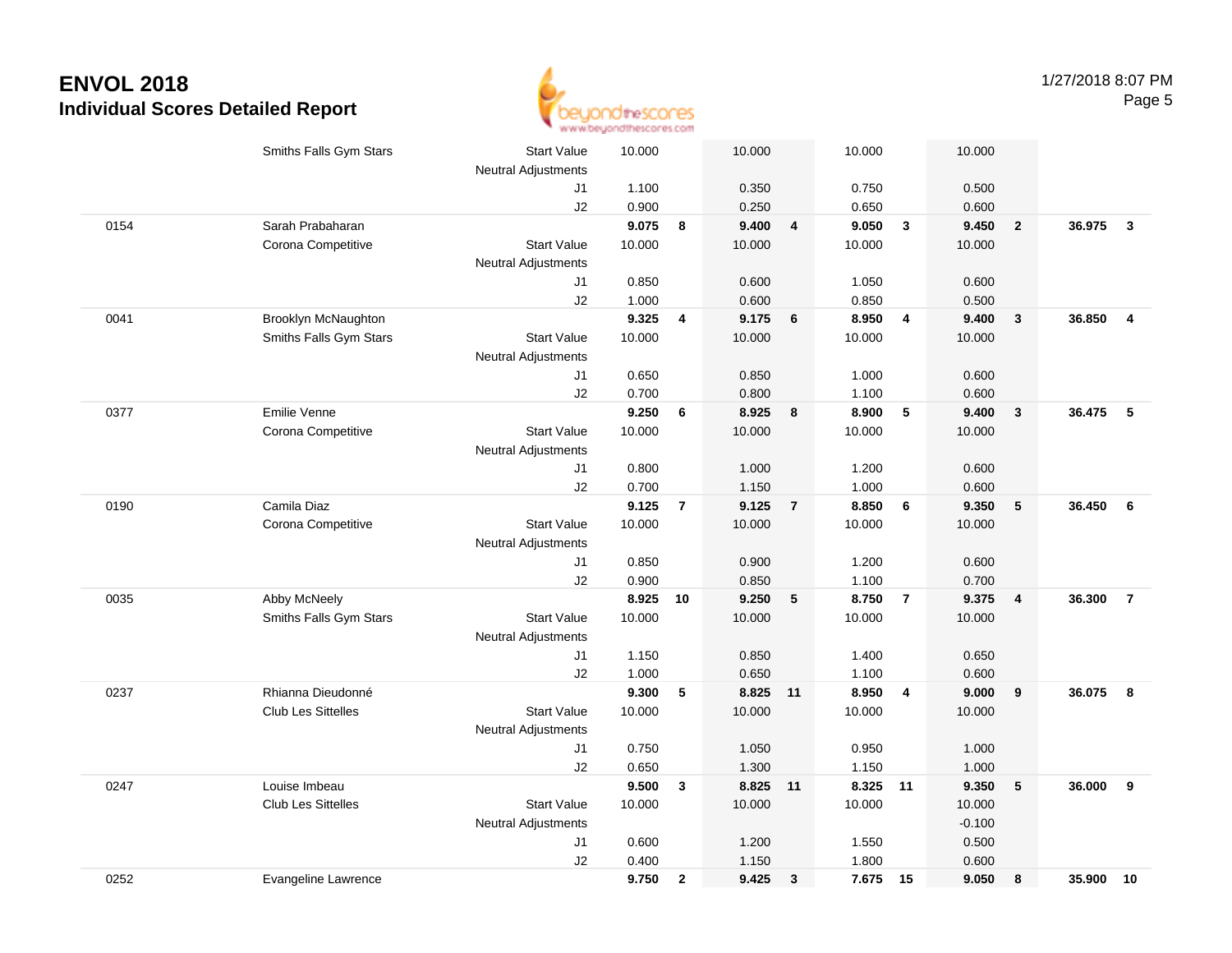

|      | Club Les Sittelles     | <b>Start Value</b><br><b>Neutral Adjustments</b> | 10.000 |    | 10.000   |                | 10.000   |    | 10.000   |                |           |    |
|------|------------------------|--------------------------------------------------|--------|----|----------|----------------|----------|----|----------|----------------|-----------|----|
|      |                        | J <sub>1</sub>                                   | 0.200  |    | 0.600    |                | 2.400    |    | 1.000    |                |           |    |
|      |                        | J2                                               | 0.300  |    | 0.550    |                | 2.250    |    | 0.900    |                |           |    |
| 0189 | Jacqueline Aubin       |                                                  | 8.900  | 11 | 9.125    | $\overline{7}$ | 8.125    | 13 | 9.300    | 6              | 35.450 11 |    |
|      | Corona Competitive     | <b>Start Value</b>                               | 10.000 |    | 10.000   |                | 10.000   |    | 10.000   |                |           |    |
|      |                        | <b>Neutral Adjustments</b>                       |        |    |          |                |          |    |          |                |           |    |
|      |                        | J1                                               | 1.000  |    | 0.900    |                | 1.900    |    | 0.800    |                |           |    |
|      |                        | J2                                               | 1.200  |    | 0.850    |                | 1.850    |    | 0.600    |                |           |    |
| 0133 | Bryanna Hubka          |                                                  | 8.900  | 11 | 8.850    | 10             | 8.450    | 9  | 9.150    | $\overline{7}$ | 35.350 12 |    |
|      | Corona Competitive     | <b>Start Value</b>                               | 10.000 |    | 10.000   |                | 10.000   |    | 10.000   |                |           |    |
|      |                        | <b>Neutral Adjustments</b>                       |        |    |          |                |          |    |          |                |           |    |
|      |                        | J <sub>1</sub>                                   | 1.200  |    | 1.300    |                | 1.700    |    | 0.900    |                |           |    |
|      |                        | J2                                               | 1.000  |    | 1.000    |                | 1.400    |    | 0.800    |                |           |    |
| 0366 | Nadia Nasr             |                                                  | 8.600  | 14 | 8.550    | 12             | 8.400    | 10 | 9.000    | 9              | 34.550 13 |    |
|      | <b>GCGC Gymnastics</b> | <b>Start Value</b>                               | 10.000 |    | 10.000   |                | 10.000   |    | 10.000   |                |           |    |
|      |                        | <b>Neutral Adjustments</b>                       |        |    |          |                |          |    |          |                |           |    |
|      |                        | J1                                               | 1.350  |    | 1.350    |                | 1.550    |    | 1.000    |                |           |    |
|      |                        | J2                                               | 1.450  |    | 1.550    |                | 1.650    |    | 1.000    |                |           |    |
| 0335 | Olivia Krentz          |                                                  | 8.750  | 13 | 8.900    | 9              | 7.850    | 14 | 8.900    | 10             | 34.400 14 |    |
|      | Northumberland         | <b>Start Value</b>                               | 10.000 |    | 10.000   |                | 10.000   |    | 10.000   |                |           |    |
|      |                        | <b>Neutral Adjustments</b>                       |        |    |          |                | $-0.100$ |    |          |                |           |    |
|      |                        | J1                                               | 1.400  |    | 1.000    |                | 1.900    |    | 1.100    |                |           |    |
|      |                        | J2                                               | 1.100  |    | 1.200    |                | 2.200    |    | 1.100    |                |           |    |
| 0170 | Emilie Bouchard        |                                                  | 8.275  | 15 | 8.425    | 13             | 8.675    | 8  | 8.600    | 11             | 33.975    | 15 |
|      | Corona Competitive     | <b>Start Value</b>                               | 10.000 |    | 10.000   |                | 10.000   |    | 10.000   |                |           |    |
|      |                        | <b>Neutral Adjustments</b>                       |        |    |          |                |          |    |          |                |           |    |
|      |                        | J1                                               | 1.600  |    | 1.600    |                | 1.350    |    | 1.500    |                |           |    |
|      |                        | J2                                               | 1.850  |    | 1.550    |                | 1.300    |    | 1.300    |                |           |    |
| 0378 | Madilynn Robillard     |                                                  | 8.875  | 12 | 8.200 14 |                | 8.300    | 12 | 8.350 12 |                | 33.725    | 16 |
|      | Smiths Falls Gym Stars | <b>Start Value</b>                               | 10.000 |    | 10.000   |                | 10.000   |    | 10.000   |                |           |    |
|      |                        | <b>Neutral Adjustments</b>                       |        |    |          |                |          |    |          |                |           |    |
|      |                        | J1                                               | 1.150  |    | 1.650    |                | 1.700    |    | 1.700    |                |           |    |
|      |                        | J2                                               | 1.100  |    | 1.950    |                | 1.700    |    | 1.600    |                |           |    |

**Gymnastics Ontario Level 3**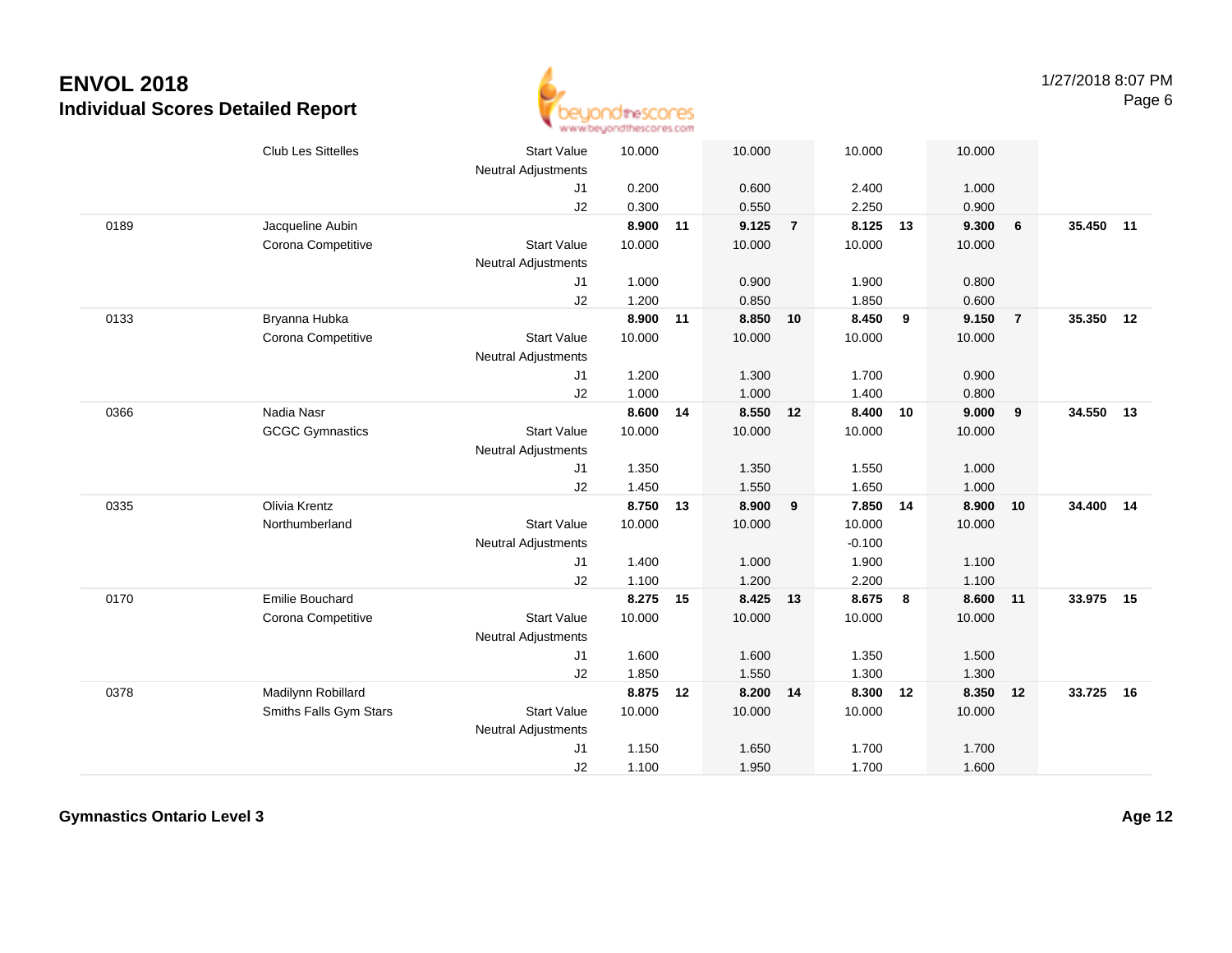

|      | an an aarontofour unus sector |                             |                            |        |                         |           |                         |           |                         |           |                         |        |                         |
|------|-------------------------------|-----------------------------|----------------------------|--------|-------------------------|-----------|-------------------------|-----------|-------------------------|-----------|-------------------------|--------|-------------------------|
| ID   | <b>League ID</b>              | Name                        |                            | VT     | #                       | <b>UB</b> | #                       | <b>BB</b> | #                       | <b>FX</b> | #                       | AA     | #                       |
| 0074 |                               | Isabelle Galeazza           |                            | 9.600  | $\overline{\mathbf{2}}$ | 9.525     | $\mathbf{2}$            | 9.400     | $\overline{2}$          | 9.525     | $\overline{1}$          | 38.050 | $\mathbf{1}$            |
|      |                               | <b>Champions Gymnastics</b> | <b>Start Value</b>         | 10.000 |                         | 10.000    |                         | 10.000    |                         | 10.000    |                         |        |                         |
|      |                               |                             | <b>Neutral Adjustments</b> |        |                         |           |                         |           |                         |           |                         |        |                         |
|      |                               |                             | J1                         | 0.400  |                         | 0.500     |                         | 0.700     |                         | 0.500     |                         |        |                         |
|      |                               |                             | J2                         | 0.400  |                         | 0.450     |                         | 0.500     |                         | 0.450     |                         |        |                         |
| 0076 |                               | Avery Packman               |                            | 9.625  | $\overline{1}$          | 9.400     | $\mathbf{3}$            | 9.475     | $\overline{1}$          | 9.400     | $\overline{\mathbf{4}}$ | 37.900 | $\overline{2}$          |
|      |                               | <b>Champions Gymnastics</b> | <b>Start Value</b>         | 10.000 |                         | 10.000    |                         | 10.000    |                         | 10.000    |                         |        |                         |
|      |                               |                             | <b>Neutral Adjustments</b> |        |                         |           |                         |           |                         |           |                         |        |                         |
|      |                               |                             | J1                         | 0.350  |                         | 0.550     |                         | 0.550     |                         | 0.550     |                         |        |                         |
|      |                               |                             | J2                         | 0.400  |                         | 0.650     |                         | 0.500     |                         | 0.650     |                         |        |                         |
| 0083 |                               | Amelia Shagdett             |                            | 9.450  | 5                       | 9.575     | $\overline{\mathbf{1}}$ | 9.050     | 6                       | 9.425     | $\mathbf{3}$            | 37.500 | $\mathbf{3}$            |
|      |                               | <b>Champions Gymnastics</b> | <b>Start Value</b>         | 10.000 |                         | 10.000    |                         | 10.000    |                         | 10.000    |                         |        |                         |
|      |                               |                             | Neutral Adjustments        |        |                         |           |                         |           |                         |           |                         |        |                         |
|      |                               |                             | J1                         | 0.500  |                         | 0.450     |                         | 1.000     |                         | 0.500     |                         |        |                         |
|      |                               |                             | J2                         | 0.600  |                         | 0.400     |                         | 0.900     |                         | 0.650     |                         |        |                         |
| 0082 |                               | Bronwyn Bird                |                            | 9.525  | 4                       | 9.300     | $\overline{\mathbf{4}}$ | 9.050     | 6                       | 9.450     | $\overline{2}$          | 37.325 | $\overline{\mathbf{4}}$ |
|      |                               | <b>Champions Gymnastics</b> | <b>Start Value</b>         | 10.000 |                         | 10.000    |                         | 10.000    |                         | 10.000    |                         |        |                         |
|      |                               |                             | <b>Neutral Adjustments</b> |        |                         |           |                         |           |                         |           |                         |        |                         |
|      |                               |                             | J1                         | 0.450  |                         | 0.750     |                         | 0.900     |                         | 0.550     |                         |        |                         |
|      |                               |                             | J2                         | 0.500  |                         | 0.650     |                         | 1.000     |                         | 0.550     |                         |        |                         |
| 0148 |                               | <b>Emily Philpott</b>       |                            | 9.300  | 6                       | 9.100     | 5                       | 9.375     | $\overline{\mathbf{3}}$ | 9.250     | 5                       | 37.025 | 5                       |
|      |                               | Corona Competitive          | <b>Start Value</b>         | 10.000 |                         | 10.000    |                         | 10.000    |                         | 10.000    |                         |        |                         |
|      |                               |                             | Neutral Adjustments        |        |                         |           |                         |           |                         |           |                         |        |                         |
|      |                               |                             | J1                         | 0.700  |                         | 0.950     |                         | 0.550     |                         | 0.750     |                         |        |                         |
|      |                               |                             | J2                         | 0.700  |                         | 0.850     |                         | 0.700     |                         | 0.750     |                         |        |                         |
| 0265 |                               | <b>Emilyne Stalker</b>      |                            | 9.450  | 5                       | 9.050     | 6                       | 8.900     | 9                       | 9.000     | $\overline{7}$          | 36,400 | 6                       |
|      |                               | <b>Club Les Sittelles</b>   | <b>Start Value</b>         | 10.000 |                         | 10.000    |                         | 10.000    |                         | 10.000    |                         |        |                         |
|      |                               |                             | <b>Neutral Adjustments</b> | 0.600  |                         | 0.900     |                         | 1.200     |                         | 1.000     |                         |        |                         |
|      |                               |                             | J1<br>J2                   | 0.500  |                         | 1.000     |                         | 1.000     |                         | 1.000     |                         |        |                         |
| 0029 |                               | <b>Addison Clegg</b>        |                            | 9.025  | 8                       | 8.925     | 8                       | 9.000     | $\overline{7}$          | 9.100     | 6                       | 36.050 | $\overline{7}$          |
|      |                               | Smiths Falls Gym Stars      | <b>Start Value</b>         | 10.000 |                         | 10.000    |                         | 10.000    |                         | 10.000    |                         |        |                         |
|      |                               |                             | <b>Neutral Adjustments</b> |        |                         |           |                         |           |                         |           |                         |        |                         |
|      |                               |                             | J1                         | 0.950  |                         | 1.200     |                         | 1.100     |                         | 0.850     |                         |        |                         |
|      |                               |                             | J2                         | 1.000  |                         | 0.950     |                         | 0.900     |                         | 0.950     |                         |        |                         |
| 0304 |                               | <b>Avery Merkley</b>        |                            | 9.550  | $\mathbf{3}$            | 8.825     | 9                       | 8.500     | 13                      | 8.675     | 12                      | 35.550 | 8                       |
|      |                               | <b>Brockville</b>           | <b>Start Value</b>         | 10.000 |                         | 10.000    |                         | 10.000    |                         | 10.000    |                         |        |                         |
|      |                               |                             | <b>Neutral Adjustments</b> |        |                         |           |                         |           |                         |           |                         |        |                         |
|      |                               |                             | J1                         | 0.400  |                         | 1.100     |                         | 1.600     |                         | 1.200     |                         |        |                         |
|      |                               |                             |                            |        |                         |           |                         |           |                         |           |                         |        |                         |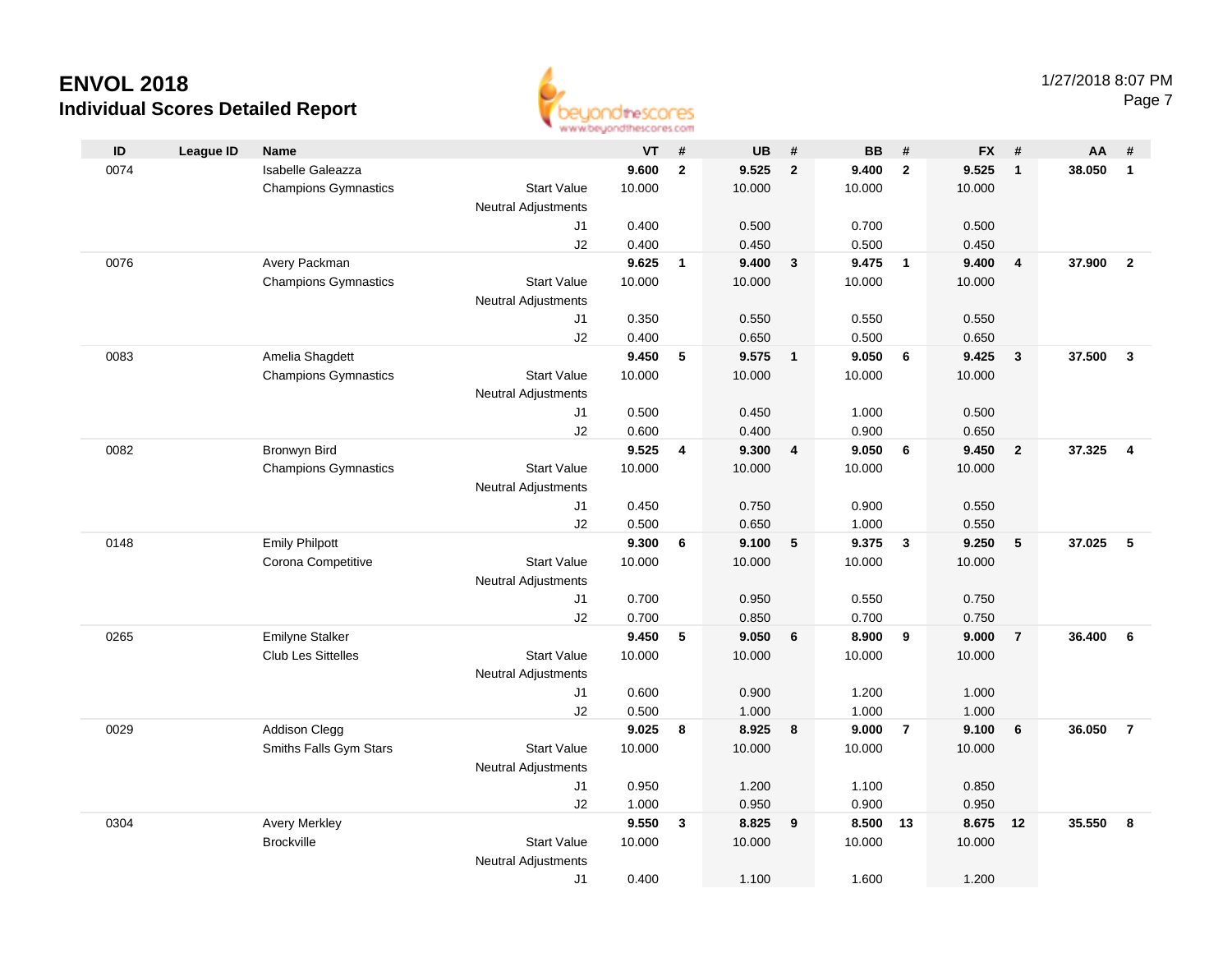

|      |                           | J2                         | 0.500    |                | 1.250    |                | 1.400    |                 | 1.450  |    |        |    |
|------|---------------------------|----------------------------|----------|----------------|----------|----------------|----------|-----------------|--------|----|--------|----|
| 0013 | Camryn Affleck            |                            | 9.250    | $\overline{7}$ | 8.500 11 |                | 8.675 12 |                 | 8.875  | 8  | 35.300 | 9  |
|      | Smiths Falls Gym Stars    | <b>Start Value</b>         | 10.000   |                | 10.000   |                | 10.000   |                 | 10.000 |    |        |    |
|      |                           | <b>Neutral Adjustments</b> |          |                |          |                |          |                 |        |    |        |    |
|      |                           | J1                         | 0.700    |                | 1.600    |                | 1.450    |                 | 1.200  |    |        |    |
|      |                           | J2                         | 0.800    |                | 1.400    |                | 1.200    |                 | 1.050  |    |        |    |
| 0188 | Sophie Longval            |                            | 8.850    | 10             | 8.575    | 10             | 9.200    | $\overline{4}$  | 8.675  | 12 | 35.300 | 9  |
|      | Corona Competitive        | <b>Start Value</b>         | 10.000   |                | 10.000   |                | 10.000   |                 | 10.000 |    |        |    |
|      |                           | <b>Neutral Adjustments</b> |          |                |          |                |          |                 |        |    |        |    |
|      |                           | J1                         | 1.100    |                | 1.300    |                | 0.900    |                 | 1.300  |    |        |    |
|      |                           | J2                         | 1.200    |                | 1.550    |                | 0.700    |                 | 1.350  |    |        |    |
| 0137 | Ava MacPhee               |                            | 8.750    | 12             | 8.975    | $\overline{7}$ | 8.925    | 8               | 8.525  | 15 | 35.175 | 10 |
|      | Corona Competitive        | <b>Start Value</b>         | 10.000   |                | 10.000   |                | 10.000   |                 | 10.000 |    |        |    |
|      |                           | <b>Neutral Adjustments</b> |          |                |          |                |          |                 |        |    |        |    |
|      |                           | J1                         | 1.300    |                | 1.150    |                | 1.200    |                 | 1.500  |    |        |    |
|      |                           | J2                         | 1.200    |                | 0.900    |                | 0.950    |                 | 1.450  |    |        |    |
| 0266 | Anais Thompson            |                            | 8.550    | 13             | 8.350    | 12             | 9.150    | $5\phantom{.0}$ | 8.600  | 14 | 34.650 | 11 |
|      | <b>Club Les Sittelles</b> | <b>Start Value</b>         | 10.000   |                | 10.000   |                | 10.000   |                 | 10.000 |    |        |    |
|      |                           | <b>Neutral Adjustments</b> |          |                |          |                |          |                 |        |    |        |    |
|      |                           | J1                         | 1.300    |                | 1.700    |                | 0.800    |                 | 1.400  |    |        |    |
|      |                           | J2                         | 1.600    |                | 1.600    |                | 0.900    |                 | 1.400  |    |        |    |
| 0317 | Vienna Burt-Duong         |                            | 8.950    | 9              | 8.000    | 15             | 8.725    | 11              | 8.725  | 10 | 34.400 | 12 |
|      | <b>Brockville</b>         | <b>Start Value</b>         | 10.000   |                | 10.000   |                | 10.000   |                 | 10.000 |    |        |    |
|      |                           | <b>Neutral Adjustments</b> |          |                |          |                |          |                 |        |    |        |    |
|      |                           | J1                         | 1.000    |                | 2.100    |                | 1.350    |                 | 1.300  |    |        |    |
|      |                           | J2                         | 1.100    |                | 1.900    |                | 1.200    |                 | 1.250  |    |        |    |
| 0023 | Lindsay King              |                            | 8.800    | 11             | 7.950    | 16             | 8.850    | 10              | 8.525  | 15 | 34.125 | 13 |
|      | Smiths Falls Gym Stars    | <b>Start Value</b>         | 10.000   |                | 10.000   |                | 10.000   |                 | 10.000 |    |        |    |
|      |                           | <b>Neutral Adjustments</b> |          |                |          |                |          |                 |        |    |        |    |
|      |                           | J1                         | 1.100    |                | 2.100    |                | 1.100    |                 | 1.400  |    |        |    |
|      |                           | J2                         | 1.300    |                | 2.000    |                | 1.200    |                 | 1.550  |    |        |    |
| 0332 | <b>Tatem McMillan</b>     |                            | 8.800 11 |                | 8.100 13 |                | 8.100 15 |                 | 8.750  | 9  | 33.750 | 14 |
|      | Northumberland            | <b>Start Value</b>         | 10.000   |                | 10.000   |                | 10.000   |                 | 10.000 |    |        |    |
|      |                           | <b>Neutral Adjustments</b> | $-0.100$ |                |          |                | $-0.100$ |                 |        |    |        |    |
|      |                           | J1                         | 1.000    |                | 2.000    |                | 1.900    |                 | 1.250  |    |        |    |
|      |                           | J2                         | 1.200    |                | 1.800    |                | 1.700    |                 | 1.250  |    |        |    |
| 0171 | Sophie Bouchard           |                            | 9.300    | 6              | 7.500    | 17             | 8.400    | 14              | 8.350  | 16 | 33.550 | 15 |
|      | Corona Competitive        | <b>Start Value</b>         | 10.000   |                | 10.000   |                | 10.000   |                 | 10.000 |    |        |    |
|      |                           | <b>Neutral Adjustments</b> |          |                |          |                |          |                 |        |    |        |    |
|      |                           | J1                         | 0.600    |                | 2.600    |                | 1.700    |                 | 1.750  |    |        |    |
|      |                           |                            |          |                |          |                |          |                 |        |    |        |    |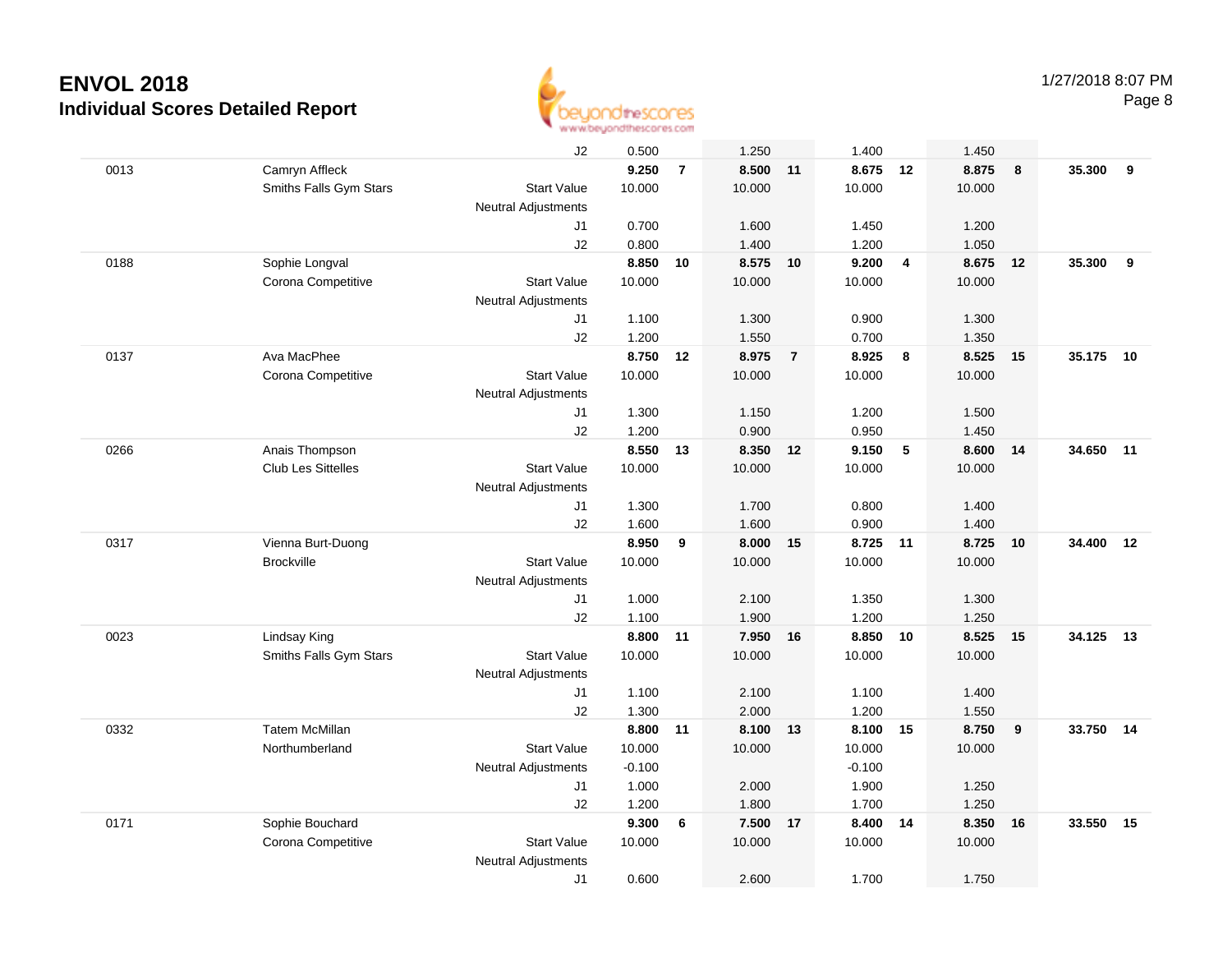

|      |                      | J2                         | 0.800  |     | 2.400    |    | 1.500    |    | 1.550    |           |  |
|------|----------------------|----------------------------|--------|-----|----------|----|----------|----|----------|-----------|--|
| 0314 | Vanessa Johnson      |                            | 8.500  | 14  | 8.050 14 |    | 7.500    | 17 | 8.650 13 | 32.700 16 |  |
|      | <b>Brockville</b>    | <b>Start Value</b>         | 10.000 |     | 10.000   |    | 10.000   |    | 10.000   |           |  |
|      |                      | <b>Neutral Adjustments</b> |        |     |          |    |          |    |          |           |  |
|      |                      | J1                         | 1.600  |     | 1.950    |    | 2.600    |    | 1.300    |           |  |
|      |                      | J2                         | 1.400  |     | 1.950    |    | 2.400    |    | 1.400    |           |  |
| 0181 | <b>Brooke Krause</b> |                            | 8.500  | -14 | 7.950    | 16 | 7.300    | 18 | 8.700 11 | 32.450 17 |  |
|      | Corona Competitive   | <b>Start Value</b>         | 10.000 |     | 10.000   |    | 10.000   |    | 10.000   |           |  |
|      |                      | <b>Neutral Adjustments</b> |        |     |          |    |          |    |          |           |  |
|      |                      | J1                         | 1.600  |     | 2.100    |    | 2.600    |    | 1.350    |           |  |
|      |                      | J2                         | 1.400  |     | 2.000    |    | 2.800    |    | 1.250    |           |  |
| 0393 | <b>Rylee Perkins</b> |                            | 8.950  | 9   | 7.350 18 |    | 7.900    | 16 | 7.750 17 | 31.950 18 |  |
|      | <b>Brockville</b>    | <b>Start Value</b>         | 10.000 |     | 10.000   |    | 10.000   |    | 10.000   |           |  |
|      |                      | <b>Neutral Adjustments</b> |        |     |          |    | $-0.100$ |    |          |           |  |
|      |                      | J1                         | 1.000  |     | 2.800    |    | 2.200    |    | 2.300    |           |  |
|      |                      | J2                         | 1.100  |     | 2.500    |    | 1.800    |    | 2.200    |           |  |

#### **Gymnastics Ontario Level 3**

| ID   | League ID | Name                      |                            | <b>VT</b> | #            | <b>UB</b> | #                       | <b>BB</b> | - #                     | <b>FX</b> | #                       | <b>AA</b> | - #            |
|------|-----------|---------------------------|----------------------------|-----------|--------------|-----------|-------------------------|-----------|-------------------------|-----------|-------------------------|-----------|----------------|
| 0019 |           | Kailey Andrews            |                            | 9.450     | $\mathbf{2}$ | 8.875     | 4                       | 9.125     | $\overline{\mathbf{1}}$ | 9.200     | $\overline{\mathbf{2}}$ | 36.650    | -1             |
|      |           | Smiths Falls Gym Stars    | <b>Start Value</b>         | 10.000    |              | 10.000    |                         | 10.000    |                         | 10.000    |                         |           |                |
|      |           |                           | Neutral Adjustments        |           |              |           |                         |           |                         |           |                         |           |                |
|      |           |                           | J <sub>1</sub>             | 0.600     |              | 1.250     |                         | 0.800     |                         | 0.750     |                         |           |                |
|      |           |                           | J <sub>2</sub>             | 0.500     |              | 1.000     |                         | 0.950     |                         | 0.850     |                         |           |                |
| 0161 |           | Eva Tsourakis             |                            | 9.100     | 10           | 8.750     | 6                       | 9.075     | $\overline{\mathbf{2}}$ | 9.325     | $\overline{\mathbf{1}}$ | 36.250    | $\overline{2}$ |
|      |           | Corona Competitive        | <b>Start Value</b>         | 10.000    |              | 10.000    |                         | 10.000    |                         | 10.000    |                         |           |                |
|      |           |                           | Neutral Adjustments        |           |              |           |                         |           |                         |           |                         |           |                |
|      |           |                           | J1                         | 0.900     |              | 1.300     |                         | 1.000     |                         | 0.600     |                         |           |                |
|      |           |                           | J2                         | 0.900     |              | 1.200     |                         | 0.850     |                         | 0.750     |                         |           |                |
| 0234 |           | Madeleine Brideau         |                            | 9.425     | 3            | 8.425     | $\overline{\mathbf{8}}$ | 9.075     | $\overline{\mathbf{2}}$ | 9.100     | $\overline{4}$          | 36.025    | 3              |
|      |           | <b>Club Les Sittelles</b> | <b>Start Value</b>         | 10.000    |              | 10.000    |                         | 10.000    |                         | 10.000    |                         |           |                |
|      |           |                           | <b>Neutral Adjustments</b> |           |              |           |                         |           |                         |           |                         |           |                |
|      |           |                           | J <sub>1</sub>             | 0.650     |              | 1.600     |                         | 0.850     |                         | 0.800     |                         |           |                |
|      |           |                           | J2                         | 0.500     |              | 1.550     |                         | 1.000     |                         | 1.000     |                         |           |                |
| 0376 |           | Cassandra Olivier         |                            | 9.075     | 11           | 9.075     | -1                      | 8.825     | 4                       | 9.050     | -5                      | 36.025    | 3              |
|      |           | Corona Competitive        | <b>Start Value</b>         | 10.000    |              | 10.000    |                         | 10.000    |                         | 10.000    |                         |           |                |
|      |           |                           | <b>Neutral Adjustments</b> |           |              |           |                         |           |                         |           |                         |           |                |
|      |           |                           | J <sub>1</sub>             | 0.850     |              | 0.900     |                         | 1.200     |                         | 0.850     |                         |           |                |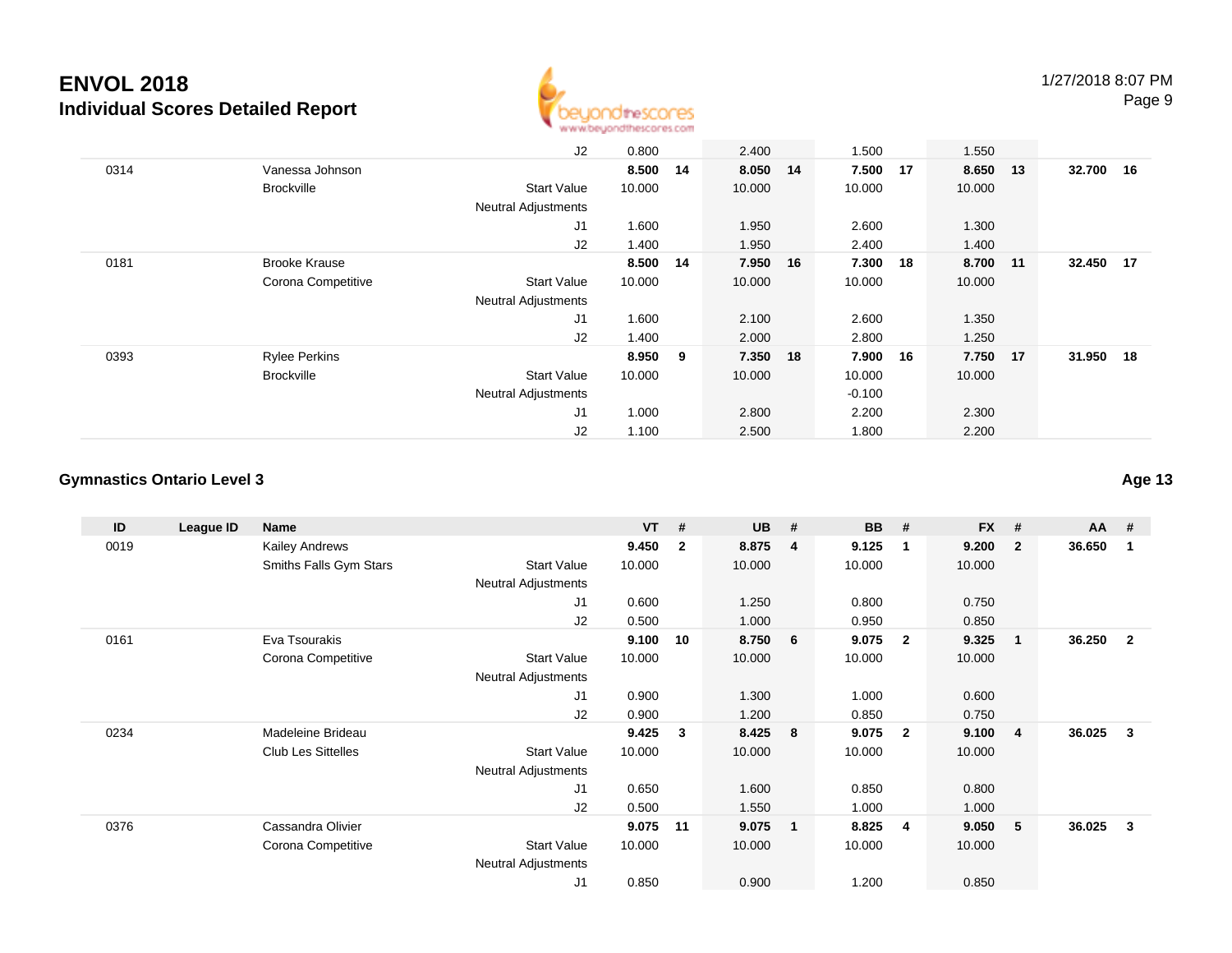

|      |                           | J2                         | 1.000  |                | 0.950    |                         | 1.150  |                | 1.050  |                         |        |                         |
|------|---------------------------|----------------------------|--------|----------------|----------|-------------------------|--------|----------------|--------|-------------------------|--------|-------------------------|
| 0172 | Lindsey McBain            |                            | 8.800  | 15             | 9.025    | $\mathbf{2}$            | 8.850  | $\mathbf{3}$   | 8.850  | 10                      | 35.525 | $\overline{\mathbf{4}}$ |
|      | Corona Competitive        | <b>Start Value</b>         | 10.000 |                | 10.000   |                         | 10.000 |                | 10.000 |                         |        |                         |
|      |                           | <b>Neutral Adjustments</b> |        |                |          |                         |        |                |        |                         |        |                         |
|      |                           | J1                         | 1.200  |                | 0.900    |                         | 1.150  |                | 1.250  |                         |        |                         |
|      |                           | J2                         | 1.200  |                | 1.050    |                         | 1.150  |                | 1.050  |                         |        |                         |
| 0152 | Olivia Mellway            |                            | 9.200  | $\overline{7}$ | 8.975    | $\mathbf{3}$            | 8.325  | 10             | 9.000  | $\overline{7}$          | 35.500 | 5                       |
|      | Corona Competitive        | <b>Start Value</b>         | 10.000 |                | 10.000   |                         | 10.000 |                | 10.000 |                         |        |                         |
|      |                           | <b>Neutral Adjustments</b> |        |                |          |                         |        |                |        |                         |        |                         |
|      |                           | J1                         | 0.700  |                | 1.050    |                         | 1.700  |                | 1.150  |                         |        |                         |
|      |                           | J2                         | 0.900  |                | 1.000    |                         | 1.650  |                | 0.850  |                         |        |                         |
| 0255 | Shannon Lynd              |                            | 8.900  | 14             | 9.025    | $\overline{\mathbf{2}}$ | 8.675  | 6              | 8.900  | 9                       | 35.500 | 5                       |
|      | <b>Club Les Sittelles</b> | <b>Start Value</b>         | 10.000 |                | 10.000   |                         | 10.000 |                | 10.000 |                         |        |                         |
|      |                           | <b>Neutral Adjustments</b> |        |                |          |                         |        |                |        |                         |        |                         |
|      |                           | J1                         | 1.100  |                | 1.100    |                         | 1.400  |                | 1.000  |                         |        |                         |
|      |                           | J2                         | 1.100  |                | 0.850    |                         | 1.250  |                | 1.200  |                         |        |                         |
| 0302 | Himali Peiris             |                            | 9.025  | 12             | 8.800    | $\sqrt{5}$              | 8.850  | $\mathbf{3}$   | 8.450  | 12                      | 35.125 | 6                       |
|      | <b>Brockville</b>         | <b>Start Value</b>         | 10.000 |                | 10.000   |                         | 10.000 |                | 10.000 |                         |        |                         |
|      |                           | Neutral Adjustments        |        |                |          |                         |        |                |        |                         |        |                         |
|      |                           | J1                         | 1.000  |                | 1.250    |                         | 1.000  |                | 1.650  |                         |        |                         |
|      |                           | J2                         | 0.950  |                | 1.150    |                         | 1.300  |                | 1.450  |                         |        |                         |
| 0307 | Lauren McDonald           |                            | 9.400  | 4              | 8.125    | 9                       | 8.550  | $\overline{7}$ | 8.975  | 8                       | 35.050 | $\overline{7}$          |
|      | <b>Brockville</b>         | <b>Start Value</b>         | 10.000 |                | 10.000   |                         | 10.000 |                | 10.000 |                         |        |                         |
|      |                           | <b>Neutral Adjustments</b> |        |                |          |                         |        |                |        |                         |        |                         |
|      |                           | J1                         | 0.600  |                | 2.000    |                         | 1.550  |                | 1.100  |                         |        |                         |
|      |                           | J2                         | 0.600  |                | 1.750    |                         | 1.350  |                | 0.950  |                         |        |                         |
| 0159 | Yasmine Elsahli           |                            | 9.300  | 6              | 7.775 13 |                         | 8.775  | $\sqrt{5}$     | 9.025  | 6                       | 34.875 | 8                       |
|      | Corona Competitive        | <b>Start Value</b>         | 10.000 |                | 10.000   |                         | 10.000 |                | 10.000 |                         |        |                         |
|      |                           | <b>Neutral Adjustments</b> |        |                |          |                         |        |                |        |                         |        |                         |
|      |                           | J1                         | 0.700  |                | 2.200    |                         | 1.300  |                | 1.000  |                         |        |                         |
|      |                           | J2                         | 0.700  |                | 2.250    |                         | 1.150  |                | 0.950  |                         |        |                         |
| 0156 | Abby Mechura              |                            | 9.325  | 5              | 7.800    | 12                      | 8.525  | 8              | 8.800  | 11                      | 34.450 | 9                       |
|      | Corona Competitive        | <b>Start Value</b>         | 10.000 |                | 10.000   |                         | 10.000 |                | 10.000 |                         |        |                         |
|      |                           | <b>Neutral Adjustments</b> |        |                |          |                         |        |                |        |                         |        |                         |
|      |                           | J1                         | 0.650  |                | 2.300    |                         | 1.500  |                | 1.300  |                         |        |                         |
|      |                           | J2                         | 0.700  |                | 2.100    |                         | 1.450  |                | 1.100  |                         |        |                         |
| 0047 | Chloe Jones               |                            | 8.925  | 13             | 7.825 11 |                         | 8.225  | 11             | 9.100  | $\overline{\mathbf{4}}$ | 34.075 | 10                      |
|      | Smiths Falls Gym Stars    | <b>Start Value</b>         | 10.000 |                | 10.000   |                         | 10.000 |                | 10.000 |                         |        |                         |
|      |                           | <b>Neutral Adjustments</b> |        |                |          |                         |        |                |        |                         |        |                         |
|      |                           | J1                         | 1.050  |                | 2.200    |                         | 1.700  |                | 0.850  |                         |        |                         |
|      |                           |                            |        |                |          |                         |        |                |        |                         |        |                         |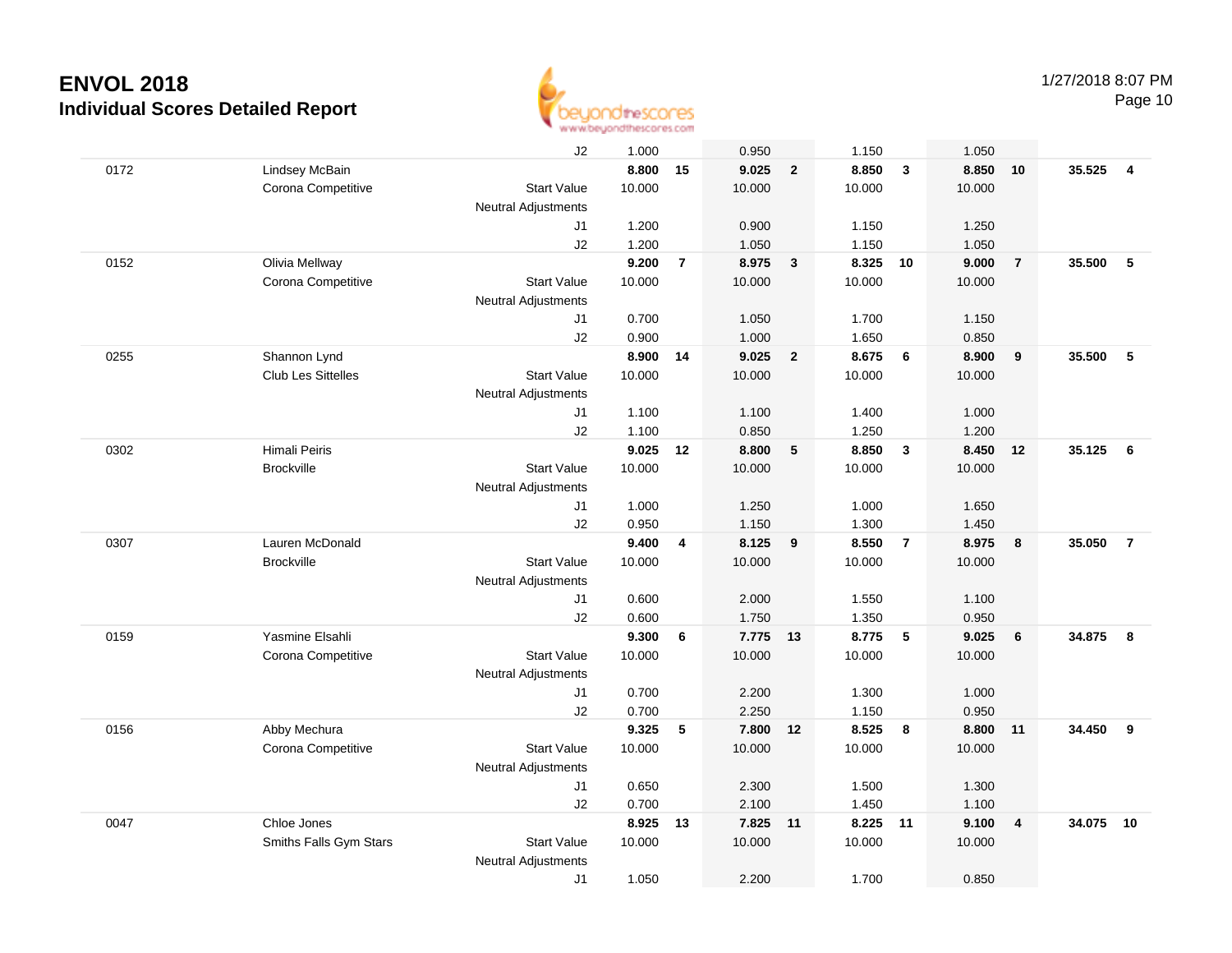

Page 11

|      |                        | J2                         | 1.100  |    | 2.150    |                | 1.850  |    | 0.950  |                         |           |  |
|------|------------------------|----------------------------|--------|----|----------|----------------|--------|----|--------|-------------------------|-----------|--|
| 0318 | Evi Heidecker          |                            | 9.150  | 8  | 8.050    | 10             | 8.350  | 9  | 8.425  | 13                      | 33.975 11 |  |
|      | <b>Brockville</b>      | <b>Start Value</b>         | 10.000 |    | 10.000   |                | 10.000 |    | 10.000 |                         |           |  |
|      |                        | <b>Neutral Adjustments</b> |        |    |          |                |        |    |        |                         |           |  |
|      |                        | J1                         | 0.800  |    | 1.800    |                | 1.450  |    | 1.650  |                         |           |  |
|      |                        | J2                         | 0.900  |    | 2.100    |                | 1.850  |    | 1.500  |                         |           |  |
| 0022 | <b>Kailey Lewis</b>    |                            | 8.450  | 16 | 7.750 14 |                | 8.550  | 7  | 8.900  | $_{9}$                  | 33.650 12 |  |
|      | Smiths Falls Gym Stars | <b>Start Value</b>         | 10.000 |    | 10.000   |                | 10.000 |    | 10.000 |                         |           |  |
|      |                        | Neutral Adjustments        |        |    |          |                |        |    |        |                         |           |  |
|      |                        | J1                         | 1.500  |    | 2.400    |                | 1.300  |    | 1.100  |                         |           |  |
|      |                        | J2                         | 1.600  |    | 2.100    |                | 1.600  |    | 1.100  |                         |           |  |
| 0333 | Sydney Watson          |                            | 9.500  | 1  | 8.600    | $\overline{7}$ | 6.300  | 13 | 8.850  | 10                      | 33.250 13 |  |
|      | Northumberland         | <b>Start Value</b>         | 10.000 |    | 10.000   |                | 10.000 |    | 10.000 |                         |           |  |
|      |                        | Neutral Adjustments        |        |    |          |                |        |    |        |                         |           |  |
|      |                        | J1                         | 0.500  |    | 1.300    |                | 3.500  |    | 1.100  |                         |           |  |
|      |                        | J2                         | 0.500  |    | 1.500    |                | 3.900  |    | 1.200  |                         |           |  |
| 0313 | Erica Taylor           |                            | 9.125  | 9  | 7.300 15 |                | 7.175  | 12 | 9.150  | $\overline{\mathbf{3}}$ | 32.750 14 |  |
|      | <b>Brockville</b>      | <b>Start Value</b>         | 10.000 |    | 10.000   |                | 10.000 |    | 10.000 |                         |           |  |
|      |                        | Neutral Adjustments        |        |    |          |                |        |    |        |                         |           |  |
|      |                        | J1                         | 0.900  |    | 2.800    |                | 2.750  |    | 0.800  |                         |           |  |
|      |                        | J2                         | 0.850  |    | 2.600    |                | 2.900  |    | 0.900  |                         |           |  |
|      |                        |                            |        |    |          |                |        |    |        |                         |           |  |

#### **Gymnastics Ontario Level 3**

| ID   | League ID | <b>Name</b>                 |                            | $VT$ # |                | <b>UB</b> | # | <b>BB</b> | #                       | <b>FX</b> | #            | $AA$ # |              |
|------|-----------|-----------------------------|----------------------------|--------|----------------|-----------|---|-----------|-------------------------|-----------|--------------|--------|--------------|
| 0070 |           | Auviyaa Kirubaharan         |                            | 9.200  | 3              | 9.425     |   | 9.425     | -1                      | 9.650     | -1           | 37.700 |              |
|      |           | <b>Champions Gymnastics</b> | <b>Start Value</b>         | 10.000 |                | 10.000    |   | 10.000    |                         | 10.000    |              |        |              |
|      |           |                             | <b>Neutral Adjustments</b> |        |                |           |   | $-0.100$  |                         |           |              |        |              |
|      |           |                             | J1                         | 0.800  |                | 0.500     |   | 0.500     |                         | 0.350     |              |        |              |
|      |           |                             | J2                         | 0.800  |                | 0.650     |   | 0.450     |                         | 0.350     |              |        |              |
| 0069 |           | Hayden Kells                |                            | 9.475  | 1              | 9.200 2   |   | 9.350     | $\overline{\mathbf{2}}$ | 9.200     | $\mathbf{3}$ | 37.225 | $\mathbf{2}$ |
|      |           | <b>Champions Gymnastics</b> | <b>Start Value</b>         | 10.000 |                | 10.000    |   | 10.000    |                         | 10.000    |              |        |              |
|      |           |                             | <b>Neutral Adjustments</b> |        |                |           |   |           |                         |           |              |        |              |
|      |           |                             | J1                         | 0.550  |                | 0.700     |   | 0.650     |                         | 0.850     |              |        |              |
|      |           |                             | J2                         | 0.500  |                | 0.900     |   | 0.650     |                         | 0.750     |              |        |              |
| 0167 |           | Zoe Hanlon                  |                            | 9.225  | $\overline{2}$ | 9.150 4   |   | 9.275     | $\overline{\mathbf{3}}$ | 8.925     | - 6          | 36.575 | 3            |
|      |           | Corona Competitive          | <b>Start Value</b>         | 10.000 |                | 10.000    |   | 10.000    |                         | 10.000    |              |        |              |
|      |           |                             | <b>Neutral Adjustments</b> |        |                |           |   |           |                         |           |              |        |              |
|      |           |                             | J1                         | 0.750  |                | 0.800     |   | 0.800     |                         | 1.100     |              |        |              |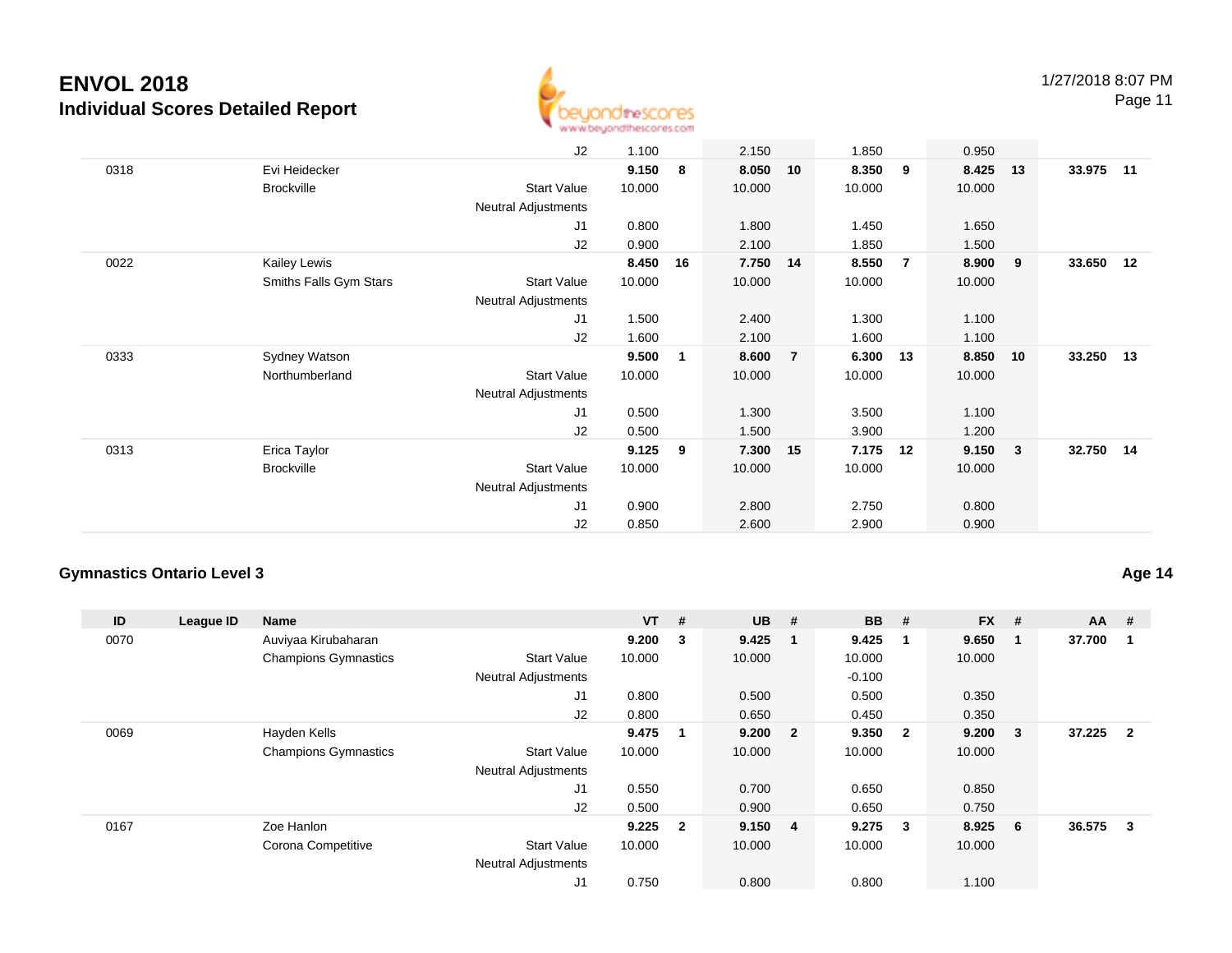

|      |                         | J2                         | 0.800  |                | 0.900  |                         | 0.650  |                | 1.050  |                |        |                |
|------|-------------------------|----------------------------|--------|----------------|--------|-------------------------|--------|----------------|--------|----------------|--------|----------------|
| 0031 | Fraya Lalonde Cutler    |                            | 9.475  | 1              | 9.175  | $\mathbf{3}$            | 8.575  | 6              | 9.250  | $\overline{2}$ | 36.475 | $\overline{4}$ |
|      | Smiths Falls Gym Stars  | <b>Start Value</b>         | 10.000 |                | 10.000 |                         | 10.000 |                | 10.000 |                |        |                |
|      |                         | <b>Neutral Adjustments</b> |        |                |        |                         |        |                |        |                |        |                |
|      |                         | J1                         | 0.450  |                | 0.900  |                         | 1.400  |                | 0.850  |                |        |                |
|      |                         | J2                         | 0.600  |                | 0.750  |                         | 1.450  |                | 0.650  |                |        |                |
| 0186 | <b>Leah Desroches</b>   |                            | 9.025  | 4              | 9.100  | 5                       | 8.925  | $\overline{4}$ | 8.875  | $\overline{7}$ | 35.925 | 5              |
|      | Corona Competitive      | <b>Start Value</b>         | 10.000 |                | 10.000 |                         | 10.000 |                | 10.000 |                |        |                |
|      |                         | <b>Neutral Adjustments</b> |        |                |        |                         |        |                |        |                |        |                |
|      |                         | J1                         | 0.950  |                | 1.000  |                         | 1.200  |                | 1.050  |                |        |                |
|      |                         | J2                         | 1.000  |                | 0.800  |                         | 0.950  |                | 1.200  |                |        |                |
| 0138 | <b>Elizabeth Waters</b> |                            | 8.925  | 5              | 9.100  | 5                       | 8.825  | 5              | 9.050  | 5              | 35.900 | 6              |
|      | Corona Competitive      | <b>Start Value</b>         | 10.000 |                | 10.000 |                         | 10.000 |                | 10.000 |                |        |                |
|      |                         | <b>Neutral Adjustments</b> |        |                |        |                         |        |                |        |                |        |                |
|      |                         | J1                         | 1.050  |                | 1.000  |                         | 1.100  |                | 0.850  |                |        |                |
|      |                         | J2                         | 1.100  |                | 0.800  |                         | 1.250  |                | 1.050  |                |        |                |
| 0395 | Anabelle Woolverton     |                            | 8.750  | $\overline{7}$ | 8.450  | 6                       | 8.450  | $\overline{7}$ | 9.150  | $\overline{4}$ | 34.800 | $\overline{7}$ |
|      | Corona Competitive      | <b>Start Value</b>         | 10.000 |                | 10.000 |                         | 10.000 |                | 10.000 |                |        |                |
|      |                         | <b>Neutral Adjustments</b> |        |                |        |                         |        |                |        |                |        |                |
|      |                         | J1                         | 1.300  |                | 1.650  |                         | 1.600  |                | 0.850  |                |        |                |
|      |                         | J2                         | 1.200  |                | 1.450  |                         | 1.500  |                | 0.850  |                |        |                |
| 0254 | Danielle Luke           |                            | 8.700  | 8              | 8.400  | $\overline{7}$          | 8.300  | 8              | 8.500  | 8              | 33.900 | 8              |
|      | Club Les Sittelles      | <b>Start Value</b>         | 10.000 |                | 10.000 |                         | 10.000 |                | 10.000 |                |        |                |
|      |                         | Neutral Adjustments        |        |                |        |                         |        |                |        |                |        |                |
|      |                         | J1                         | 1.400  |                | 1.700  |                         | 1.500  |                | 1.500  |                |        |                |
|      |                         | J2                         | 1.200  |                | 1.500  |                         | 1.900  |                | 1.500  |                |        |                |
| 0364 | Naicha Adescat          |                            | 8.900  | 6              | 7.850  | $\overline{\mathbf{8}}$ | 8.300  | 8              | 7.975  | $\overline{9}$ | 33.025 | 9              |
|      | <b>GCGC Gymnastics</b>  | <b>Start Value</b>         | 10.000 |                | 10.000 |                         | 10.000 |                | 10.000 |                |        |                |
|      |                         | Neutral Adjustments        |        |                |        |                         |        |                |        |                |        |                |
|      |                         | J1                         | 1.000  |                | 2.250  |                         | 1.750  |                | 2.100  |                |        |                |
|      |                         | J2                         | 1.200  |                | 2.050  |                         | 1.650  |                | 1.950  |                |        |                |

#### **Gymnastics Ontario Level 3**

| ID   | League ID | <b>Name</b>            |                            | <b>VT</b> | - # | UB     | # | <b>BB</b> | <b>FX</b> | # | $AA$ # |  |
|------|-----------|------------------------|----------------------------|-----------|-----|--------|---|-----------|-----------|---|--------|--|
| 0039 |           | Lacey Watts            |                            | 9.175     |     | 8.900  |   | 8.825     | 9.200     |   | 36.100 |  |
|      |           | Smiths Falls Gym Stars | <b>Start Value</b>         | 10.000    |     | 10.000 |   | 10.000    | 10.000    |   |        |  |
|      |           |                        | <b>Neutral Adjustments</b> |           |     |        |   |           |           |   |        |  |
|      |           |                        | ັ                          | 0.800     |     | 1.200  |   | 1.150     | 0.750     |   |        |  |